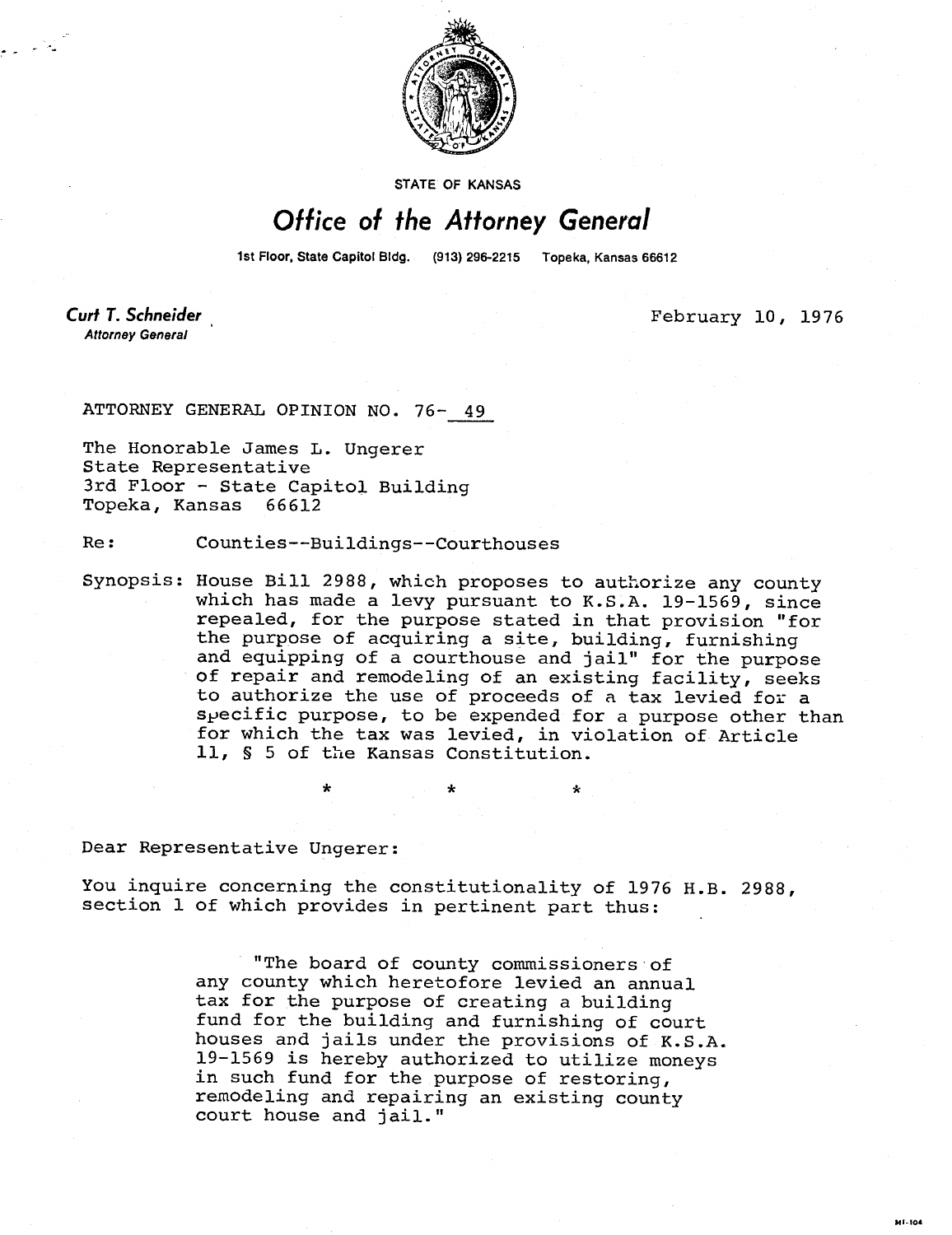The Honorable James L. Ungerer Page Two February 10, 1976

Several times in the past, the question has been raised whether the proceeds of a levy under K.S.A. 19-1569, designated by the statute "for the purpose of acquiring a site, building, furnishing and equipping of a courthouse and jail," may be used for repair and remodeling of an existing courthouse. Attorneys General William Ferguson and Robert Londerholm each concluded that the proceeds of such a levy could not lawfully be used for the repair and remodeling of an existing building. In Opinion No. 75-368, I joined in that view, on the grounds, first, that the statutory language clearly provided the lawful use of the funds in terms which did not include repair and remodeling, and on the basis of Article 11, § 5 of the Kansas Constitution, which states thus:

> "No tax shall be levied except in pursuance of a law, which shall distinctly state the object of the same; to which object only such tax shall be applied."

In a letter dated February 23, 1968, Attorney General Londerholm addressed the question whether, as stated in his letter, "constitutional legislation [may] be enacted authorizing the county to set over the special fund heretofore accumulated into the county general fund to be used for general county purposes, including the remodeling of the existing court house." Citing Article 11, § 5, he stated thus:

> "We fail to see how valid legislation could be adopted authorizing the diversion of monies accumulated for a building fund to purposes other than those for which the levy was made."

I share that view entirely. In State ex rel. Jackson v. Butler County, 77 Kan. 527, 94 Pac. 1004 (1908), the court upheld legislation authorizing certain counties to construct county buildings, levy a tax for that purpose, and to expend the proceeds of that levy, together with "any surplus funds that may be in the treasury belonging to said county" for that purpose. Concerning article 11, 5, the court stated thus:

> "The object of the provision of the constitution is to prevent the levy of a tax for one purpose and the use of the funds raised thereby for another purpose. To levy a tax to